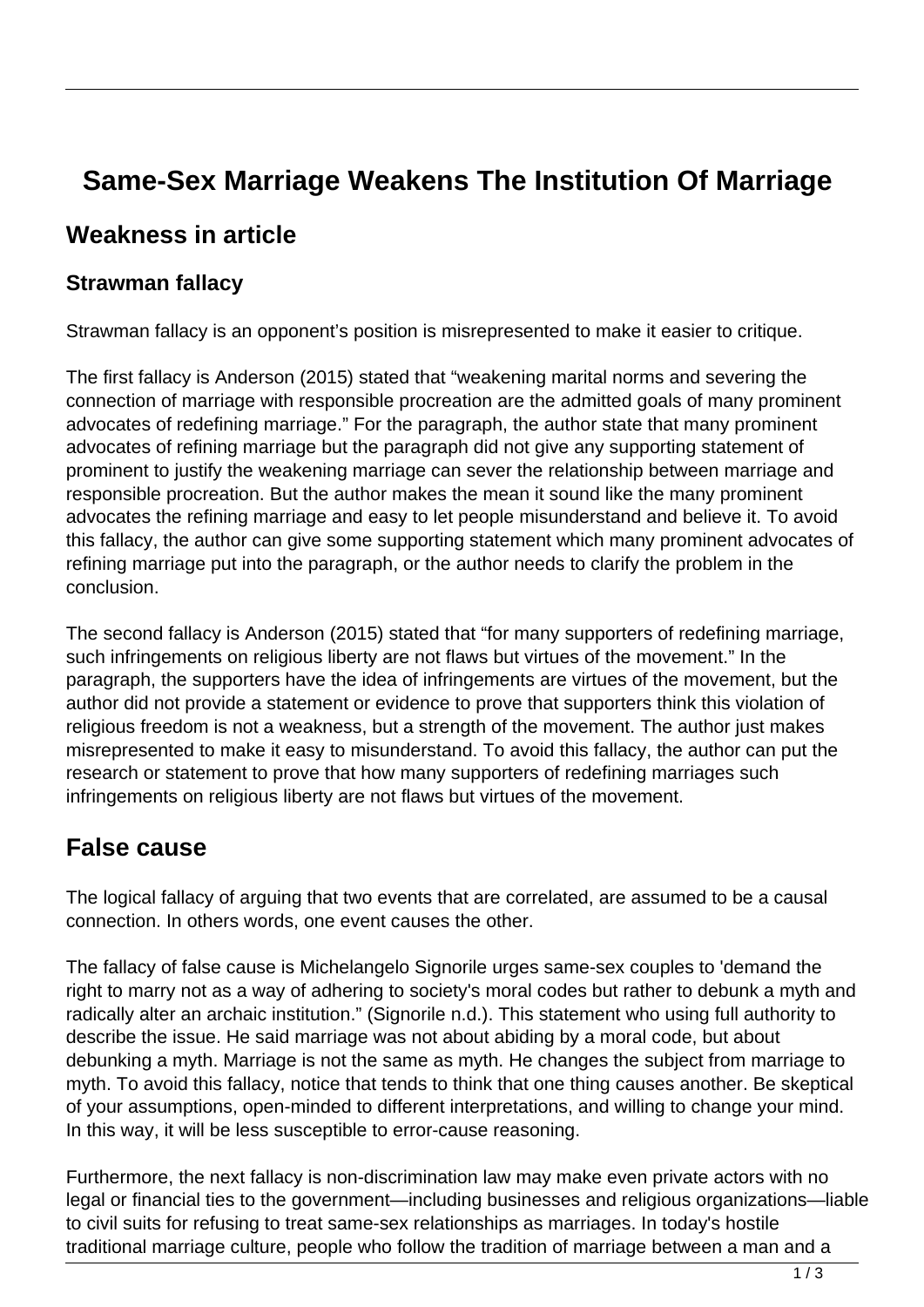woman, private sectors can be restricted, dismissed or reject professional certification to those who express support for traditional marriage. As the author notes, it is a fallacy that traditional notions of marriage are promoted in the culture of private actors. This happen will frighten the audience's traditional view of marriage, but do not dare to resist. But there is not enough evidence to prove its absurd consequences. To avoid this fallacy, the author needs to provide enough evidence or supporters to clarify the problem.

## **Authority fallacy**

The meaning of authority fallacy is the person which no authority or power to argue the issue.

The fallacy of authority fallacy is Andrew Sullivan(n.d.) stated that "who has extolled the 'spirituality' of 'anonymous sex,' also thinks that the 'openness' of same-sex unions could enhance the bonds of husbands and wives: Same-sex unions often incorporate the virtues of friendship more effectively than traditional marriages; and at times, among gay male relationships, the openness of the contract makes it more likely to survive than many heterosexual bonds... There is more likely to be a greater understanding of the need for extramarital outlets between two men than between a man and a woman... Something of the gay relationship's necessary honesty, its flexibility, and its equality could undoubtedly help strengthen and inform many heterosexual bonds." The paragraph state that marriage openness can be a virtue of friendship and honesty in homosexual relationships, leading to greater understanding and strengthening of heterosexual relationships, but not every cheating marriage will have a deeper understanding, may also cause misunderstanding, there is no morality, because it is unfair to the other half because psychological and physical cheating will have a great impact on the other half, there is no friendship ethics, so there will be no sense of responsibility and left a bad impression on the other half really hurt and creating may also affect children become bad behavior in the future, which can lead to an unhappy marriage. To avoid this fallacy, do not use self-opinion to make an argument, should providing the actual evidence.

Moreover, the next fallacy is 'in a New York Times Magazine profile, gay activist Dan Savage encourages spouses to adopt a more flexible attitude' about allowing each other to seek sex outside their marriage.' (Savage n.d.) The author quotes Dan savage, who is not an LGBT expert, as advising people to seek out extramarital affairs. Dan savage had no right to make such a statement because it would have convinced the audience that the affair was logical. But in reality, extramarital love is illogical. To avoid this fallacy, the author needs to provide more data and suitable reasons to support his argument.

### **Texas Sharpshooter fallacy**

Texas sharpshooter fallacy is inventing a hypothesis after observations are made, and using the same observations to confirm the hypothesis while ignoring data that falsifies it.

The fallacy is 'in the statement of 'Beyond Same-Sex Marriage,' more than 300 'LGBT and allied' scholars and advocates call for legally recognizing sexual relationships involving more than two partners.' (Stacey n.d.). The paragraph state that more than 300 LGBT are calling for legal recognition of sexual relationships between more than two partners, but not all people is admitting sexual relations with more than two partners. In fact, many LGBT people do not call for legal recognition of sexual relations between more than two partners. To avoid this fallacy,